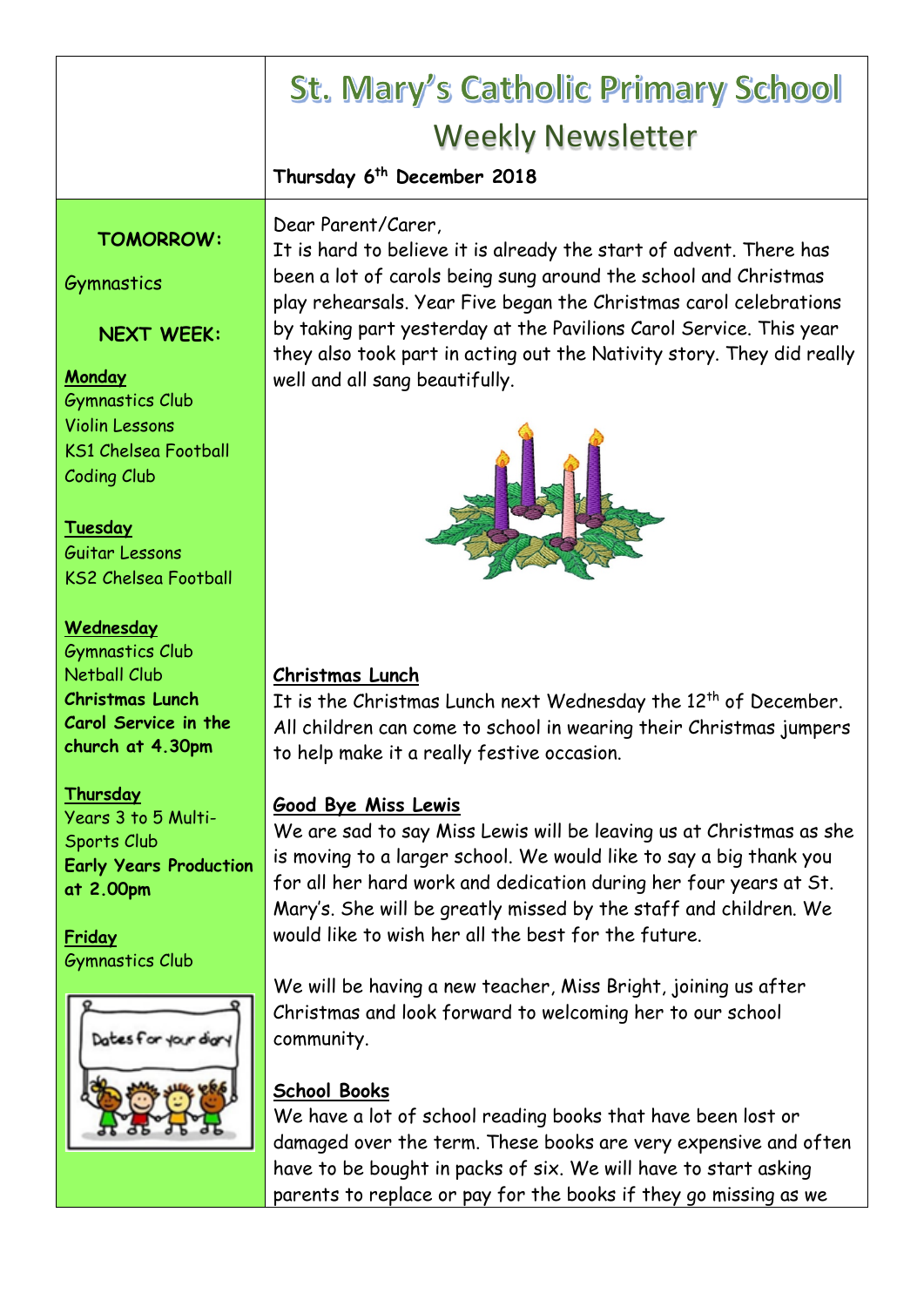cannot afford to keep replacing them. Please can you ensure your child takes good care of their reading books.



## **Friendship Week**

Next week we are having friendship week in the school. It will be a time when classes will be doing activities about what makes a good friend and how we should treat each other. The week will begin on Monday with Friendship and Teamwork Dance Workshops.

## **Carol Service**

Please come and join us for our annual carol service in the church on the **12th of December at 4.30pm**. Year Six will be leading the carol service and it is a time for the whole school community to come together and celebrate the true meaning of Christmas.

## **Early Years Christmas Production**

We look forward to welcoming you all to our Early Years production. Our Early Years Production will take place next **Thursday 13th December at 2pm.** All parents, carers and family members are most welcome to attend. Due to arrangements for their performance, our Lower Early Years (morning and afternoon groups) will be combined for the following two sessions –

**Monday 12th December**: All Lower Early Years AM and PM children will attend the **afternoon** session for their dress rehearsal.

**Tuesday 13th December**: All Lower Early Years AM and PM children to attend the **afternoon** session for their production. Upper Early Years will attend school as normal

### **Year One and Year Two Production**

We also have the Year One and Two Production to look forward to seeing on the 19<sup>th</sup> of December. We have two performances of the show. One performance at 2.30pm and the second at 6pm.